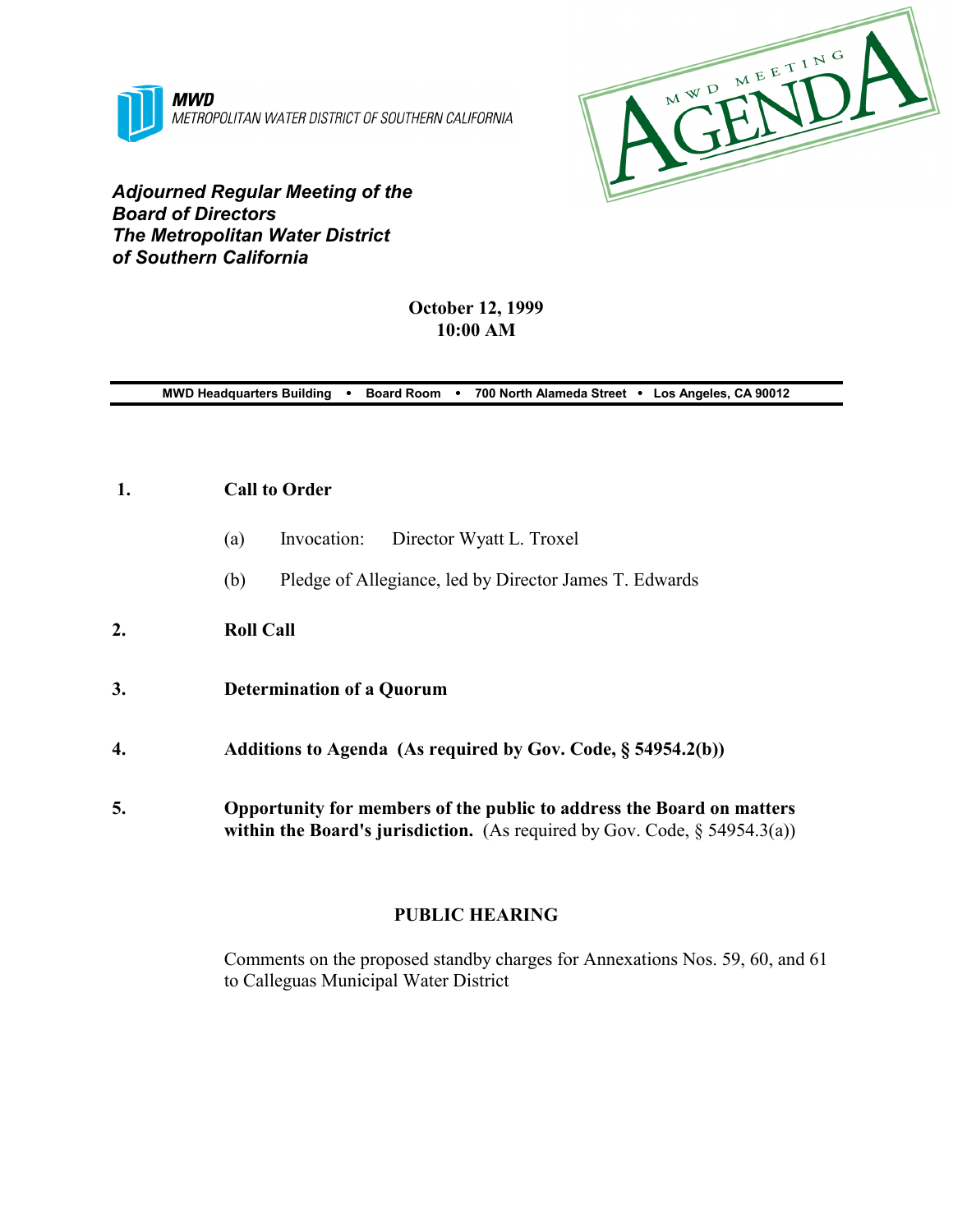## **6. OTHER MATTERS**

A. Approval of the Minutes of the Meetings held July 13, August 10, August 17, and September 14, 1999. (Copies have been mailed to each Director)

Any additions, corrections, or omissions

- B. Presentation of five-year service pin to Director Wyatt L. Troxel, representing Inland Empire Utilities Agency
- C. Authorize Commendatory Resolution for former Director Dan Webster. (Exec.)
- D. Adopt motion to adjourn the November Committee and Board Meetings to November 15 and 16, 1999. (Exec.)
- E. Committee appointments. (Exec.)
- F. Chairman's Monthly Activity Report
- G. Report on the Strategic Plan re (1) Continuing role of Strategic Plan Steering Committee, and (2) Direction to staff to focus technical analysis on Regional Provider and Contractor Models. (Exec.)
- H. Report on Colorado River matters, including negotiations to develop a California plan for river operations, settlement of the San Luis Rey water rights dispute and Salton Sea issues. **[Conference with Real Property Negotiators; Agency Negotiator: Paul Cunningham; Negotiating Parties: United States Department of the Interior, State of California, State of Nevada, State of Arizona, Palo Verde Irrigation District, Imperial Irrigation District, Coachella Valley Water District, Los Angeles Department of Water and Power, San Diego County Water Authority, Colorado River Indian Tribes Coalition, San Luis Rey Settlement Parties; Property: Water Rights, Colorado River Allocations; Under Negotiation: Price and Terms; to be heard in closed session pursuant to Gov. Code § 54956.8]**
- I. Discussion of Bay-Delta related issues; including progress on developing and implementing the CALFED program; potential litigation regarding the EIR/EIS regarding the CALFED program; the State Water Resources Control Board's Phase 8 hearings to allocate responsibility to meet Bay-Delta environmental obligations. (WP&R) [**Conference with Legal Counsel—(1) Existing Litigation; Parties: Water Right Holders in Bay-Delta Watershed; to be heard in closed session pursuant to Gov. Code § 54956.9(a); SWRCB Consideration of Alternatives to Implement Water Quality Objectives for the Bay-Delta Estuary and Related Matters; (2) Anticipated Litigation (one potential case); Parties: CALFED State and Federal Agencies; including California Resources Agency; Litigation to Challenge the EIR/EIS Certified by the CALFED Agencies Regarding the CALFED Program; to be heard in closed session pursuant to Gov. Code § 54956.9(c)]**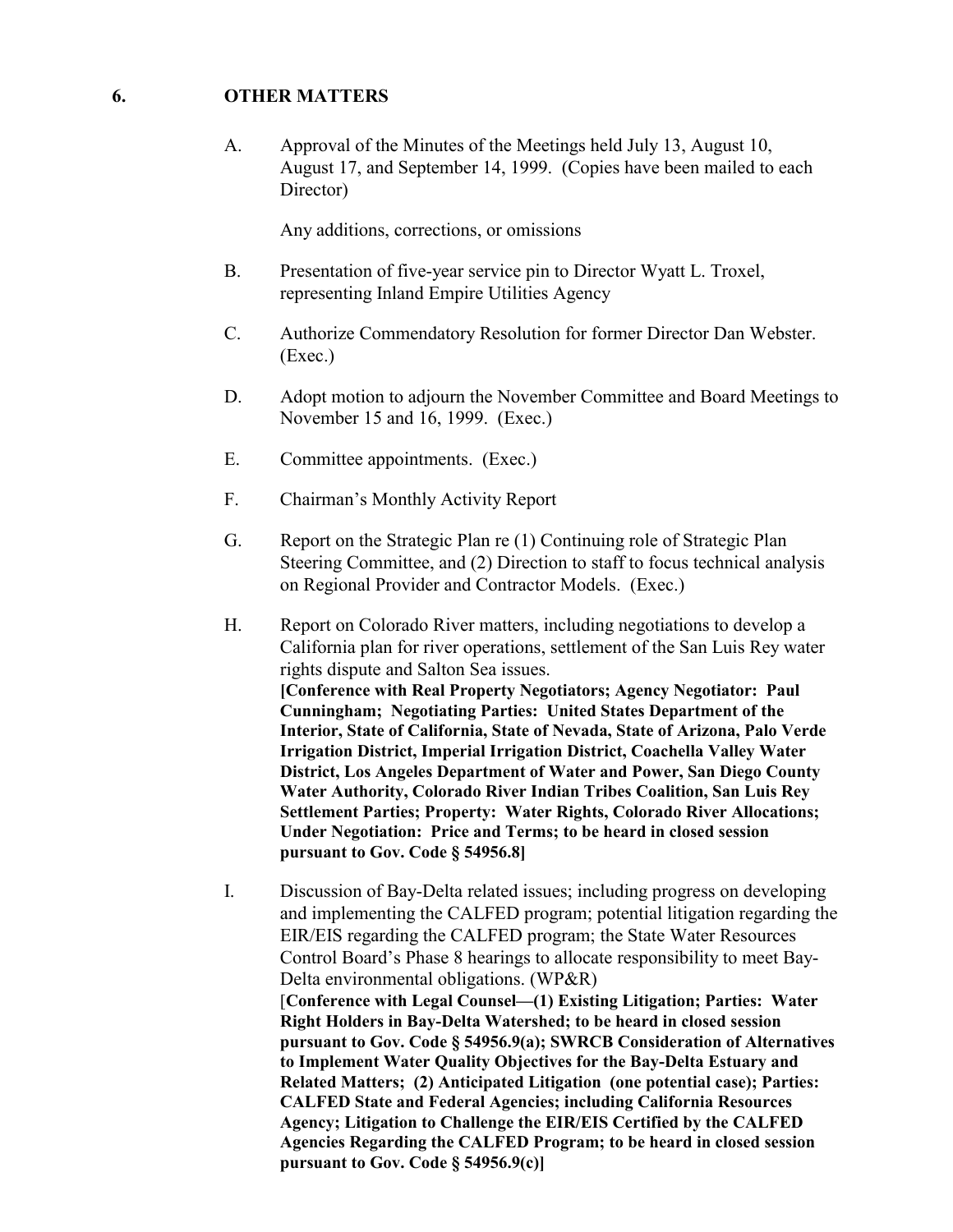- J. General Manager's oral summary of District activities for the month of September
- K. General Counsel's oral summary of Legal Department activities for the month of September

## **7. ORAL REPORTS OF STANDING COMMITTEES**

- 7-1 Executive Committee (Phillip J. Pace, Chairman)
- 7-2 Budget and Finance (Robert J. Huntley, Chairman)
- 7-3 Engineering and Operations (William G. Luddy, Chairman)
- 7-4 Legal and Claims (Gary A. Morse, Chairman)
- 7-5 Communications and Legislation (Glen D. Peterson, Chairman)
- 7-6 Water Planning and Resources (Langdon W. Owen, Chairman)

## **8. CONSENT CALENDAR ITEMS (Action)**

**8-1** Appropriate \$220,000 and authorize design and construction to relocate the main entrance at the Henry J. Mills Filtration Plant. (E&O)

### **Recommendation:**

**Option 1: Appropriate \$220,000 and authorize design and construction of approximately 500 feet of realigned entrance road on Metropolitan's property utilizing primarily District forces for construction. Determine that the proposed project qualifies for Categorical Exemption under the California Environmental Quality Act.**

**8-2** Approve Metropolitan Water District Asset Financing Corporation Bylaw Amendments. (Exec.)

### **Recommendation:**

**It is recommended that the Board approve the amended Bylaws of the Metropolitan Water District Asset Financing Corporation (AFC), as adopted by the AFC on June 7, 1999, and keep the AFC as available funding mechanism option.**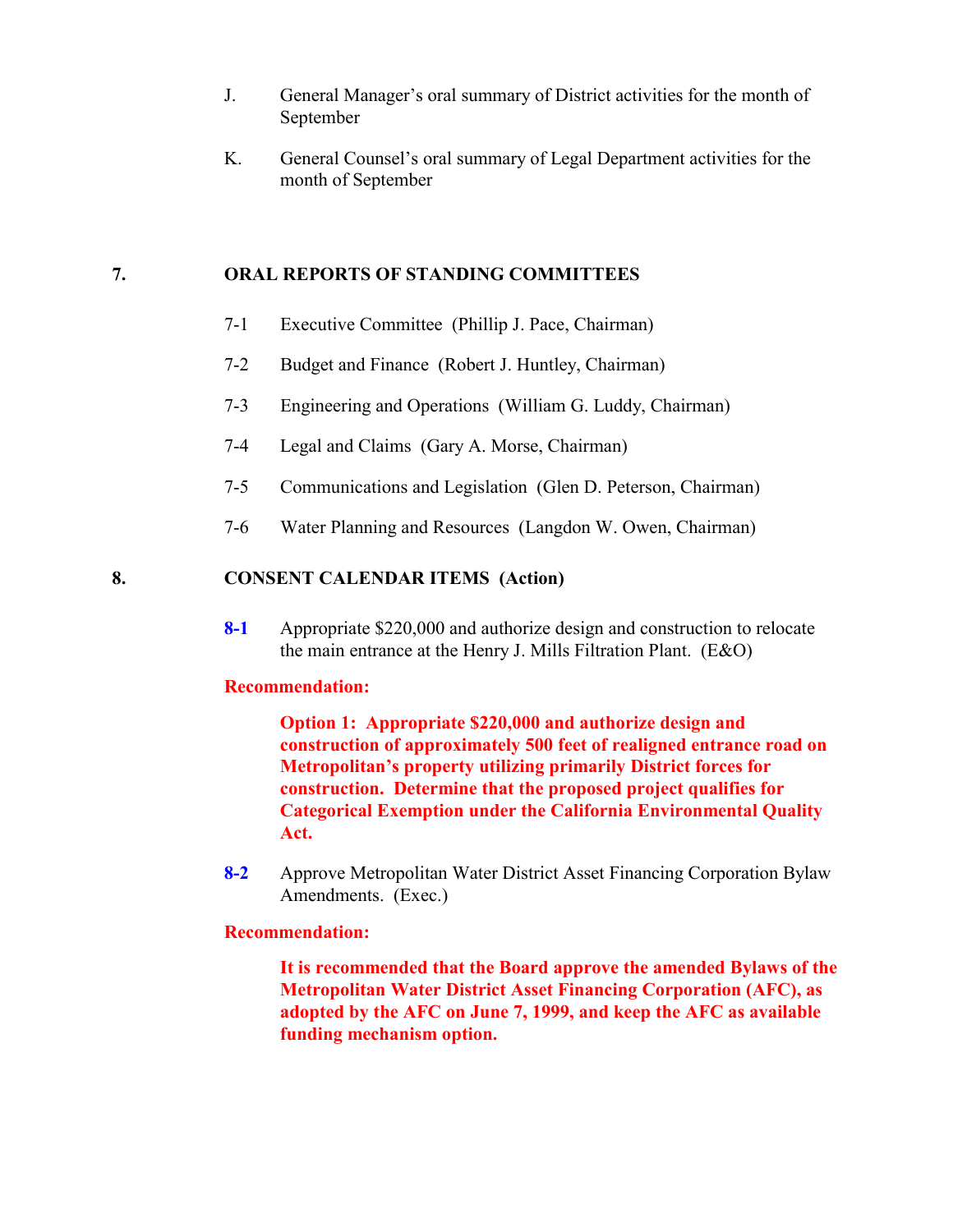**8-3** Authorize expansion of the Conservation Credits Program with other utilities and other agencies. (WP&R)

#### **Recommendation:**

**Option 1: Authorize the General Manager to expand the Conservation Credits Program (CCP) to include partnerships with energy utilities, waste water utilities, and state, federal and other public agencies. No unbudgeted fiscal impact. Funding incentives of all conservation programs, including regional conservation programs, will not exceed the level of funding already approved by the Board for CCP. Both Metropolitan and the member agencies can achieve substantial savings in program administration costs. Substantial leveraging of resources will result in greater customer participation and greater water savings. Member agency budgets can be used more efficiently by allowing their staff to dedicate their efforts to managing local conservation programs. Such partnerships comply with the Memorandum of Understanding on Best Management Practices, to which Metropolitan and 25 member agencies are signatories.**

**8-4** Adopt Resolutions for annexations and to impose water standby charges for (1) Fortieth Fringe Area to Western MWD and Metropolitan; and (2) for Annexation No. 61 to Calleguas MWD and Metropolitan. (Exec.)

#### **Recommendation:**

### **Option 1:**

- **Item 1 Formal Terms and Conditions for Western Fortieth Fringe Area Annexation**
	- **1. Certify that the Board has reviewed and considered the information contained in the Notice of Exemption prior to reaching a decision on the project;**
	- **2. Adopt resolution granting Western's request for consent to the annexation of Fortieth Fringe Area concurrently to Metropolitan and Western by establishing Metropolitan's terms and conditions for the annexation; and**
	- **3. Adopt the resolution to impose standby charges at a rate of \$9.23 per acre or per parcel of less than one acre within the proposed annexation.**
- **Item 2 Formal Terms and Conditions Calleguas Annexation No. 6l**
	- **1. Certify that the Board has reviewed and considered the information contained in the Environmental Impact Report (EIR) for the project, and adopt the lead agency's findings and statement of overriding consideration related to the EIR;**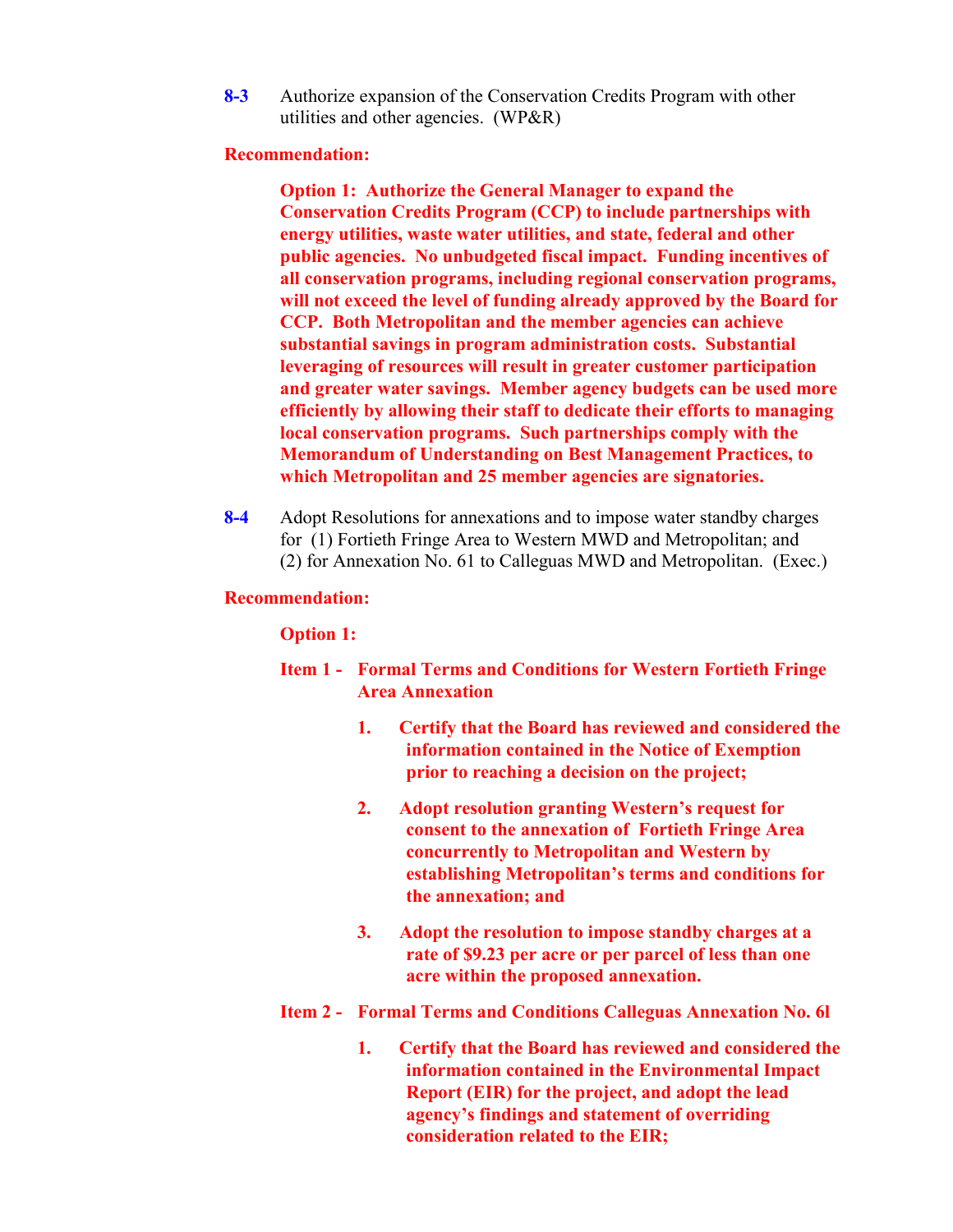- **2. Adopt resolution granting Calleguas' request for consent to Annexation No. 61 concurrently Metropolitan and Calleguas by establishing Metropolitan's terms and conditions for the annexation; and**
- **3. Adopt the resolution to impose water standby charges at a rate of \$9.58 per acre or per parcel of less than one acre within the proposed annexation.**
- **8-5** Authorize amendment to contract with Harkins Cunnigham for an additional \$250,000 for Colorado River negotiations. (Exec.)

## **Recommendation:**

**Option 1: Authorize the General Counsel to amend the contract with Harkins Cunningham for an additional \$250,000 to complete negotiation of quantification issues for California's share of the Colorado River.**

**8-6** Eastside Reservoir Project Naming.

# **Recommendation:**

**It is recommended that the Board of Directors authorize the General Manager to take steps necessary to name the Eastside Reservoir by adopting one of the following options:**

- **1. Authorize an essay contest open to all Southern Californians**
- **2. Authorize an essay contest open to school grates 6 12**
- **3. Seek a commercial sponsor**
- **4. Select a name as developed by the Board's Committee on Facilities in 1998**

# **(END OF CONSENT CALENDAR)**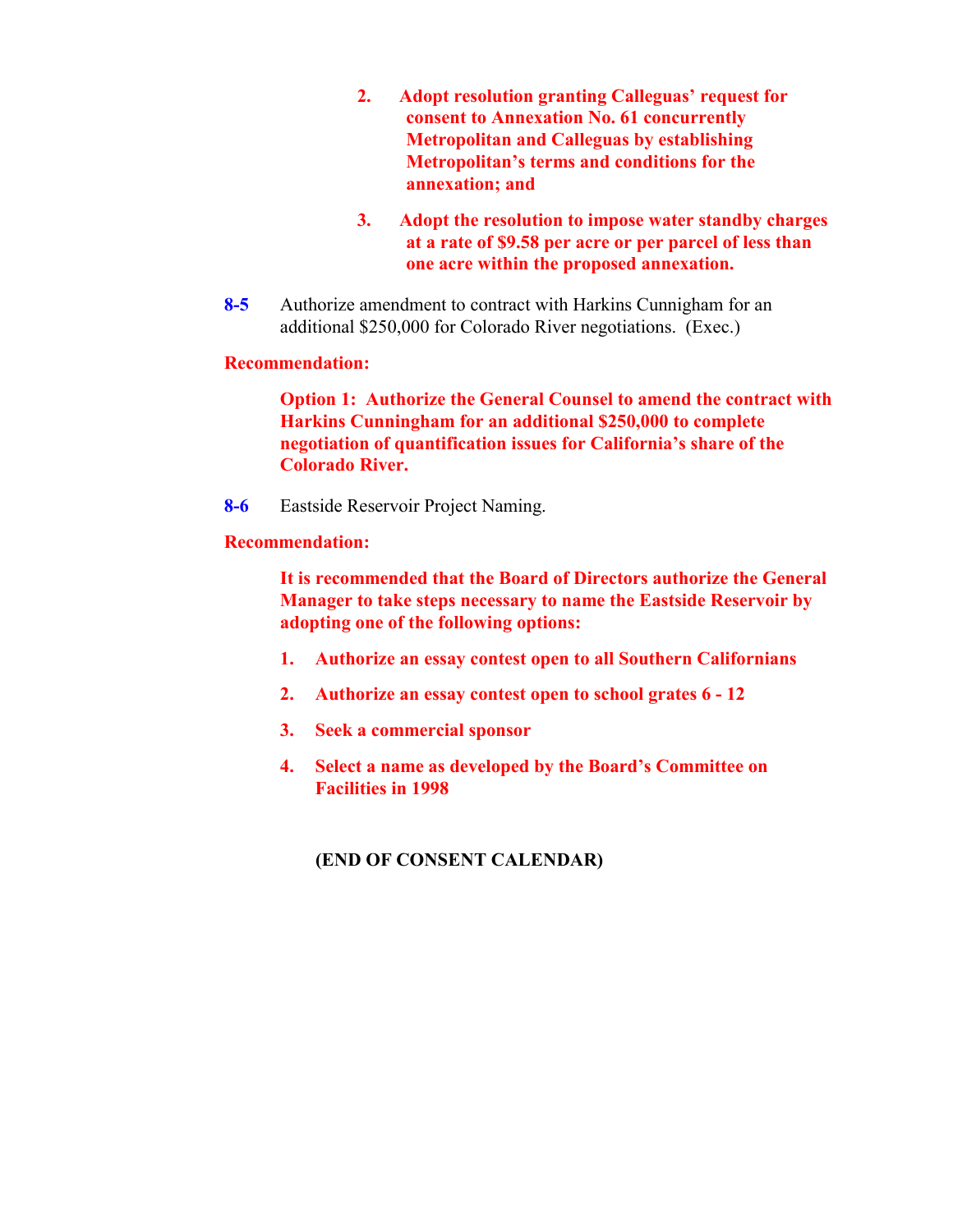## **9. OTHER BOARD ITEMS (Action)**

**9-1** Authorize amendment to agreement with San Bernardino County Museum, an increase of \$1,793,488 for a total agreement value of \$5,744,278, to complete paleontological resource monitoring, recovery, and curation services for the Eastside Reservoir Project. (E&O)

## **Recommendation:**

**Option 1: Authorize the General Manager to amend an existing agreement with the San Bernardino County Museum to complete ongoing services needed for paleontological mitigation of the Eastside Reservoir Project. This would amend the agreement by an additional \$1,793,488 from a current value of \$3,950,790 to a total agreement amount of \$5,744,278.**

**9-2** Authorize amendment to agreement with Parsons Infrastructure and Technology Group, Inc., an increase of \$930,000 to a total agreement value of \$21,550,000, for completion of Eastside Reservoir Project Program Management Services. (E&O)

#### **Recommendation:**

**Option 1: Authorize the General Manager to amend the agreement with Parsons for support services needed to complete Eastside Reservoir Project forecasted to conclude project closeout activities by August 2000. This would amend the agreement by an additional amount of \$930,000 from a current value of \$20,620,000 to a total of \$21,550,000.**

**9-3** Authorize amendment to agreement with Parsons Constructors Inc., an increase of \$1,860,000 for a total agreement of \$2,840,000, for Project Labor Agreement Administrative Services on the Inland Feeder Project.  $(E&O)$ 

#### **Recommendation:**

**Option 1: Amend Agreement No. 12788 in the amount of \$1,860,000, for a total agreement of \$2,840,000, with Parsons Constructors Inc., for administrative services for the Project Labor Agreement (PLA) of the Inland Feeder Project. This amendment will provide PLA services to the completion of the project in late 2003.**

**9-5** Adopt Resolution giving notice of potential discontinuance of discount water in 2000. (WP&R**) [Two-thirds vote required]**

#### **Recommendation:**

**Adopt the Resolution of the Board of Directors of The Metropolitan Water District of Southern California Directing the Giving of Notice of Potential Discontinuance of Service of Interim Agricultural Water Program Water in 2000-2001.**